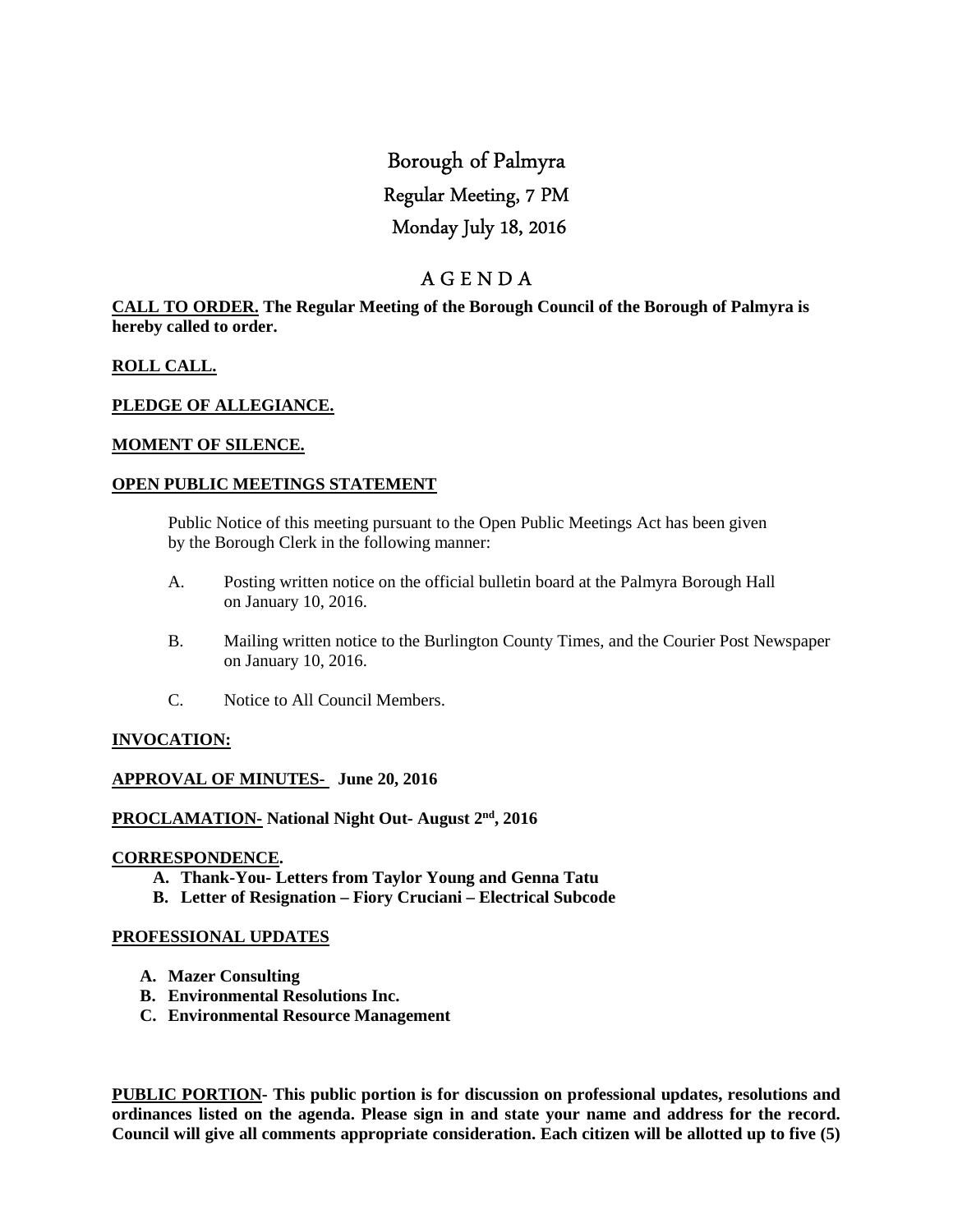**minutes to speak, in order to allow everyone an opportunity to ask questions and express their opinions or concerns. Please direct all comments to the Mayor. Each citizen may only speak once during each public portion.(motion to open and motion to close).** 

# **ORDINANCES ON SECOND READING.**

- **A. Ordinance 2016-12 An Ordinance of the Borough of Palmyra, County Of Burlington, State Of New Jersey Requiring Agreements With Non-Profit Organizations That Receive Funding From The Borough And Which Operate, Manage, Coordinate and/or Supervise the Use of Borough- owned Facilities, Properties and Resources.**
- **B. Ordinance 2016-13, An Ordinance Of The Borough Of Palmyra, County Of Burlington, State Of New Jersey Amending Chapter 90:Vehicles And Traffic Of The Code Of The Borough Of Palmyra Regulating Parking On Madison Street.**

# **ORDINANCE ON FIRST READING (public hearing August 15<sup>th</sup>, 2016)**

**A. Ordinance 2016-14 An Ordinance Of The Borough Of Palmyra Amending Chapter 230: Solid Waste Of The Code Of The Borough Of Palmyra.** 

**RESOLUTIONS. Consent Agenda- Resolution 2016-177 -Resolution 2016-194 will be enacted as a single motion, if any resolution needs additional discussion it will be removed from the consent agenda and voted on separately. (Roll call)** 

- **A. Resolution 2016-177, Resolution Appointing Doretha Jackson As Acting Municipal Clerk and Facilities Scheduling Coordinator For The Borough Of Palmyra For A One Year Term Effective August 1, 2016 At Annual Salary Of \$ 45,500.00.**
- **B. Resolution 2016-178, Resolution Appointing Scott Pearlman/ Chief of Police as Alternate Fund Commissioner, For A Two Year Term Effective August 1, 2016**
- **C. Resolution 2016-179, Resolution Appointing Marie Nagle as Registrar of the Borough Of Palmyra For A Three Year Term Effective August 1, 2016 At Annual Salary of \$1,500.00**
- **D. Resolution 2016-180, Resolution Appointing Tanyika Johns As Deputy Registrar Of The Borough Of Palmyra Until December 31, 2016.**
- **E. Resolution 2016-181, Resolution Authorizing The Tax Collector To Cancel Sewer Service Charges Erroneously Charged To Account # 1486000-0**
- **F. Resolution 2016-182, Resolution Awarding A Contract To Maser Consulting For Receptor Evaluation Work In An Amount Not To Exceed \$1,500.00**
- **G. Resolution2016-183, Resolution Appointing Dale Palmer as Maintenance Supervisor for the Borough of Palmyra at the Hourly Rate Of \$20.00 Not To Exceed 20 hours Per Week.**
- **H. Resolution 2016-184, Resolution Recommending To The Land Use Board Marie Nagle's Appointment As LUB Secretary At An Annual Salary of \$3000.00 Effective August 1st, 2016.**
- **I. Resolution 2016-185, Resolution Amending Resolution 2011-223, A Resolution of The Borough of Palmyra Pursuant To Ordinance 2011-30 Establishing Policies, Procedures, Rules And Regulations For The Community Center.**
- **J. Resolution 2016-186, Resolution Authorizing The Borough Of Palmyra To Go Out For Bid For A Small Dump Truck For Public Works/Sewer Department Per Capital Ordinance 2016-7 In The Amount Not To Exceed \$90,000.00**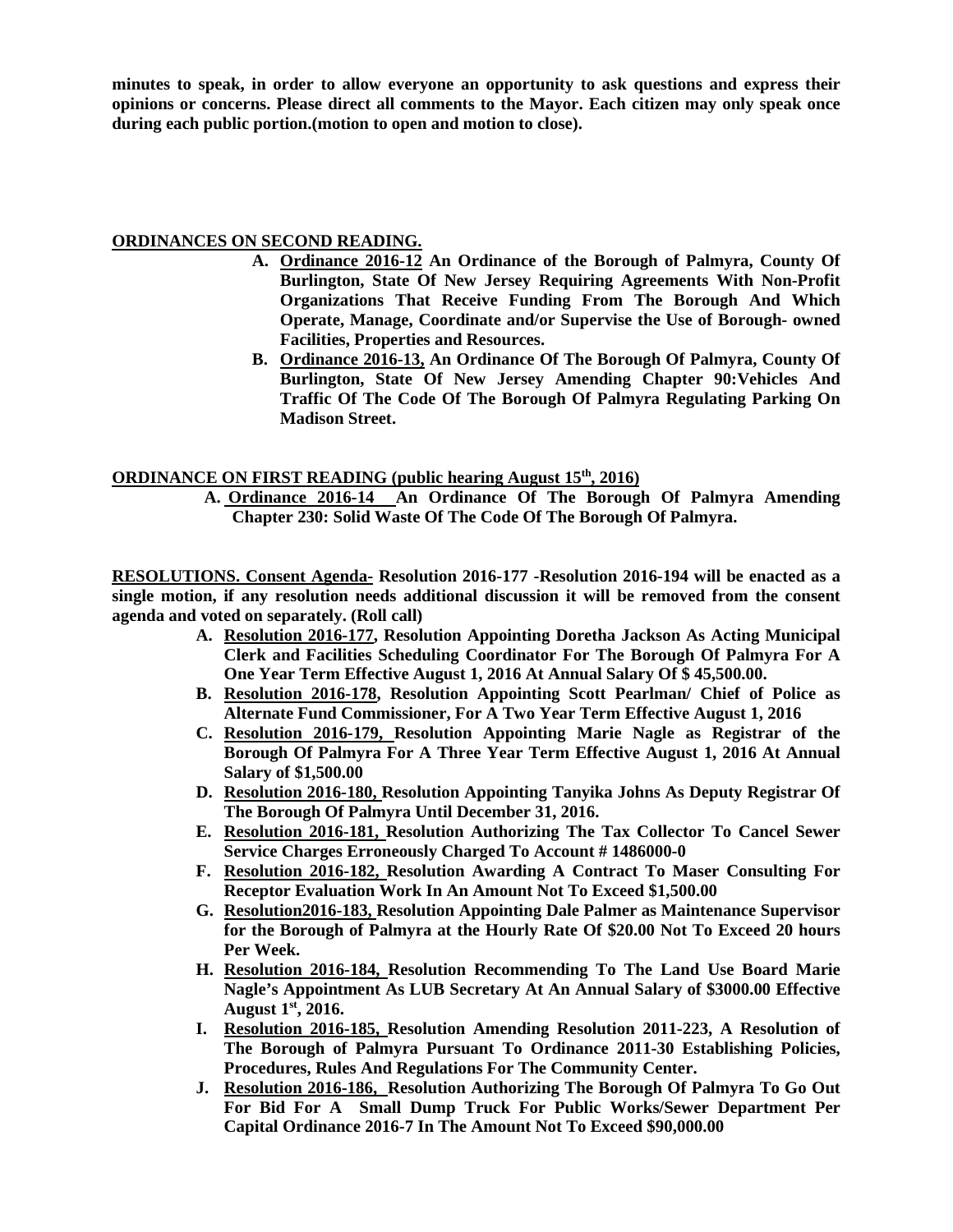- **K. Resolution 2016-187, Resolution Authorizing The Purchase Of Two 2017 Ford F350 4WD Pickup Trucks From Winner Ford In The Total Approximate Amount Of \$69,000.00 Pursuant To The 2016 Capital Ordinance Per State of New Jersey Contract A88758,T2101.**
- **L. Resolution 2016-188, Resolution Authorizing To Purchase A Combination Jetter/Vacuum Truck For Public Works/Sewer Department Per Capital Ordinance 2016-8 Pursuant To State Of New Jersey Cooperative Purchasing Program For State Contracts.**
- **M. Resolution 2016-189, Resolution Awarding The Purchase Of 4WD Vehicle With All Equipment In An Amount Not To Exceed \$48,000.00 To Winner Ford And Panasonic Pursuant To The 2016 Capital Ordinance Per State of New Jersey Contract**
- **N. Resolution 2016-190, Resolution Awarding The Purchase Of Ver Mac VMS Board In An Amount Not To Exceed \$ 22,000.00 To Certified Speedometer Pursuant To The 2016 Capital Ordinance Per State of New Jersey Contract**
- **O. Resolution 2016-191, Resolution Awarding The Purchase Of In-Car Electronics In An Amount Not To Exceed \$19,000.00 To - Pursuant To The 2016 Capital Ordinance Per State of New Jersey Contract.**
- **P. Resolution 2016-192, Resolution Authorizing The Borough Of Palmyra Police Department To Purchase A Jamar Traffic Recorder In An Amount Not To Exceed \$4,900.00 Per Capital Ordinance 2016-7.**
- **Q. Resolution 2016-193, Resolution Authorizing The Borough Of Palmyra Police Department To Purchase SRO Laptop Computer In An Amount Not To Exceed \$5,000.00 Per Capital Ordinance 2016-7.**
- **R. Resolution 2016- 194, Resolution Authorizing The Payment Of Bills In The Amount of \$1,371,088.93.**

# **COMMUNITY SPOTLIGHT**

- **A. Summer Concerts at Band Shell**
- **B. Energy Aggregation Program Update**

# **DISCUSSION ITEMS.**

**-** 

- **A. Annual Conference NJLM November 15th thru 17th, 2016**
- **B. W Fourth Street parking update**
- **C. Personal Policies and Procedures Manual Update**
- **D. Life Insurance for Fire Department Members**
- **E. Sidewalk replacements due to storm**
- **F. SwiftReach reverse 911**
- **G. Band Parents Grant Research**

# **ADMINISTRATOR REPORT.**

- **A. Tony's Barber Shop.**
- **B. Fuel Distribution System Re-Bid**
- **C. Janitor & Maintenance person**
- **D. NJ's Transportation Trust Fund Account and Shutdown Order**
- **E. Community Center HVAC generator**
- **F. Central Jersey Trash Update**